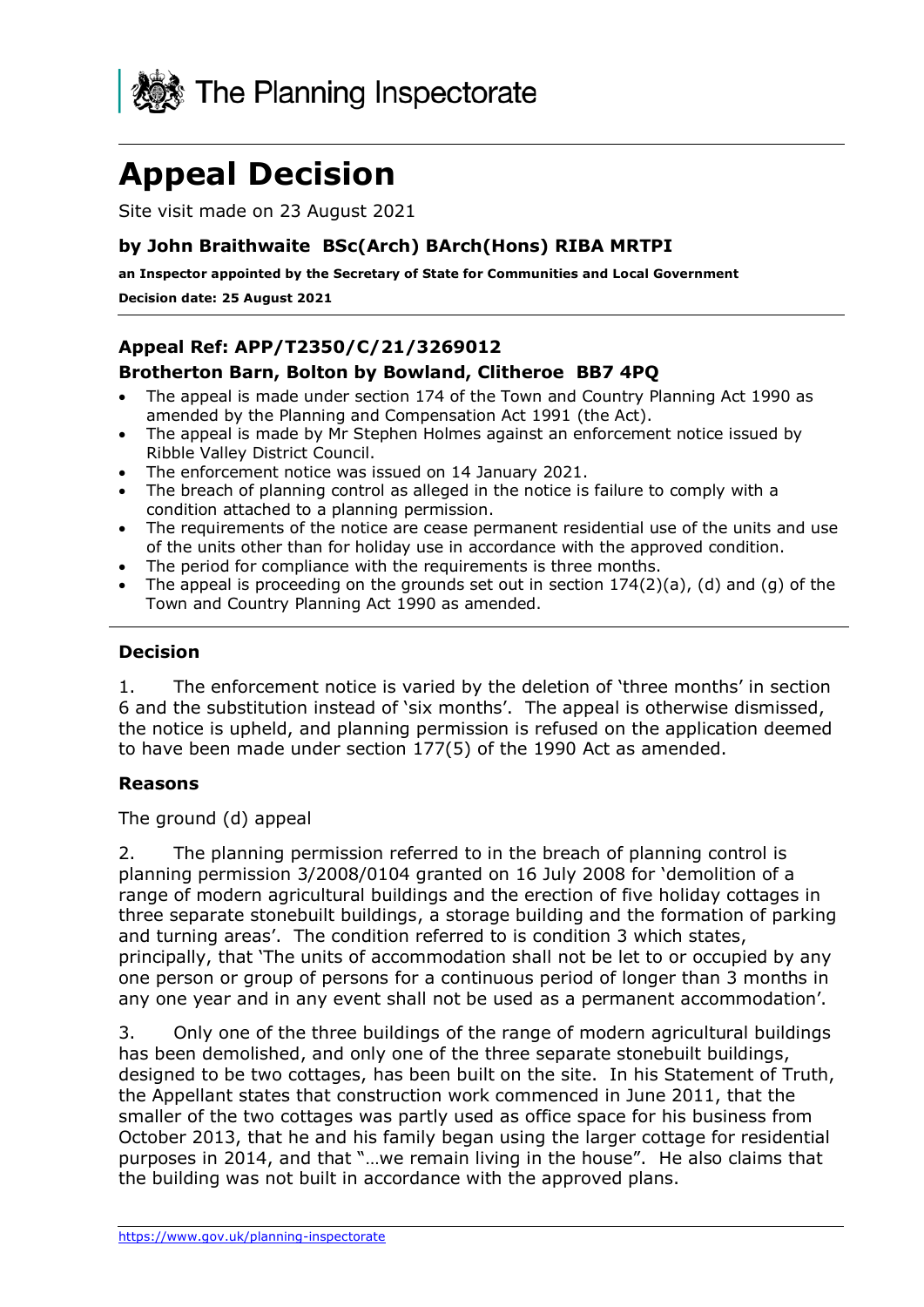4. That the building has not been built in accordance with the plans is not relevant. The Council could have taken enforcement action for this breach of planning control, within four years under the provisions of Section 171B(1) of the Act, but did not do so. The Appellant makes no claim that the conditions of the permission do not apply to the semi-detached cottages that have been built. One, on the Appellant's own evidence, has been occupied by his family on a permanent basis and the other, whether partly or wholly, is used as an office to support his business. In this regard, no change of use has occurred and Section 171B(2), contrary to the Appellant's claim, is not therefore relevant.

5. Section 171B(3) states that "In the case of any other breach of planning control, no enforcement action may be taken after the end of the period of ten years beginning with the date of the breach". The breach of planning control in this case is the failure to comply with a condition of the planning permission and the Section 171B(3) 'ten year rule' is applicable. The cottages were first occupied and used less than ten years before the date of issue of the enforcement notice. The breach of planning control alleged in the notice first occurred less than ten years before the notice was issued and the ground (d) appeal thus fails.

# The ground (a) appeal

6. Though not expressly stated the Appellant is seeking the deletion of condition 3 or its substitution by a condition that would limit occupation of the dwelling to a person employed in his business and his dependants. The Appellant's business, Ribble Valley 4x4, occupies the remaining buildings that were to be demolished and he is seeking to remain living in the larger cottage with his family. The future status of the smaller cottage is unclear because the business's office is located in its downstairs room and this office use of the building is not a use for which planning permission has been granted. The ground (a) appeal, in this regard, can only relate to residential occupation of the larger cottage.

7. Brotherton Barn is located in a countryside area and the reason for condition 3, as stated on the decision notice, is 'The building is located in an area where the Local Planning Authority would not normally be minded to grant the use of (the) building for a permanent residential accommodation'. Policies referred to in the reason for the condition have been superseded by policies in the Council's adopted Core Strategy (CS). CS policy DMH3 states, amongst other things, that the creation of a permanent dwelling by the removal of any condition that restricts the occupation of the dwellings to tourism/visitor use or for holiday use will be refused on the basis of unsustainability.

8. The main issue is whether deletion or variation of condition 3 of planning permission 3/2008/0104 would result in an unsustainable form of development.

9. There are no bus services along Holden Lane that passes in front of the appeal site and Brotherton Barn is not within walking or cycling distance of any shops or schools or local services. Residents of the cottage are, and would be, wholly reliant on use of a motor car for access to all required services and facilities. Deletion or variation of condition 3 to permit permanent residential use of the larger cottage would result in an unsustainable form of development and would conflict with the provisions of CS policy DMH3.

10. The building not having been built in accordance with approved plans is not relevant to a ground (a) appeal, and the lawfulness of the use of the building has been addressed under ground (d). The Appellant has not explained the relevance